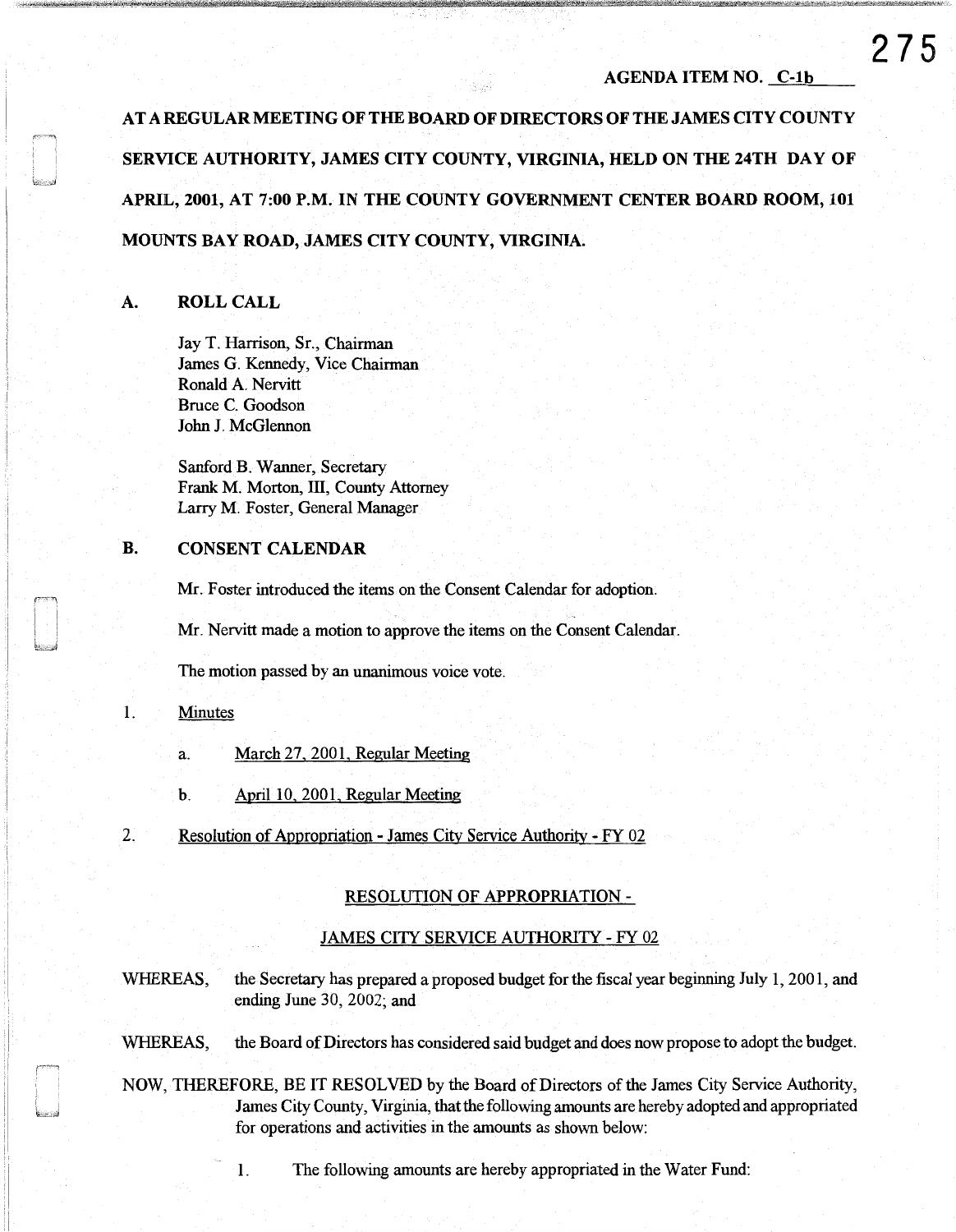ana<br>List

000<br>1940<br>1940

| Service Charges                                                  | <u>\$4,748,941</u> |
|------------------------------------------------------------------|--------------------|
| Water Fund - Expenditures:                                       |                    |
| <b>Administration Fund Allocation</b>                            | \$1,547,653        |
| <b>Operations and Maintenance</b>                                | 1,133,929          |
| Capital Equipment Outlay                                         | 27,550             |
| Capital Improvements Program                                     | 2,039,809          |
|                                                                  | <u>\$4,748,941</u> |
| The following amounts are hereby appropriated in the Sewer Fund: |                    |
| Sewer Fund - Revenues:                                           |                    |
|                                                                  |                    |
| <b>Service Charges</b>                                           | <u>\$3,825,252</u> |
| <b>Sewer Fund - Expenditures:</b>                                |                    |
|                                                                  |                    |
| <b>Administration Fund Allocation</b>                            | \$2,137,236        |
| <b>Operations and Maintenance</b>                                | 964,918            |
| Capital Equipment Outlay<br>Capital Improvement Program          | 90,000<br>633,098  |

## 3. Resolution of Support for King William Reservoir

 $W_{\text{rel}} = F_{\text{end}} - F_{\text{rel}}$ 

### RESOLUTION OF SUPPORT FOR KING WILLIAM RESERVOIR

- WHEREAS, James City County and other local governments located on the Virginia Peninsula have identified the need for additional water supply to meet the needs of their citizens and businesses; and
- WHEREAS, the Region joined together to evaluate the options available to obtaining additional water supply with the King William Reservoir being selected as the most viable option with the least environmental impact; and
- WHEREAS, after the evaluation of more than 33 options, while in cooperation and consultation with State and Federal regulatory agencies and the expenditure of \$20 million dollars, the Colonel for the Norfolk District Corps of Engineers has indicated the intent to recommend denial of the permit application to build the King William Reservoir; and
- WHEREAS, the availability of a dependable water supply is essential to the economic vitality and quality of life in James City County and the entire Virginia Peninsula.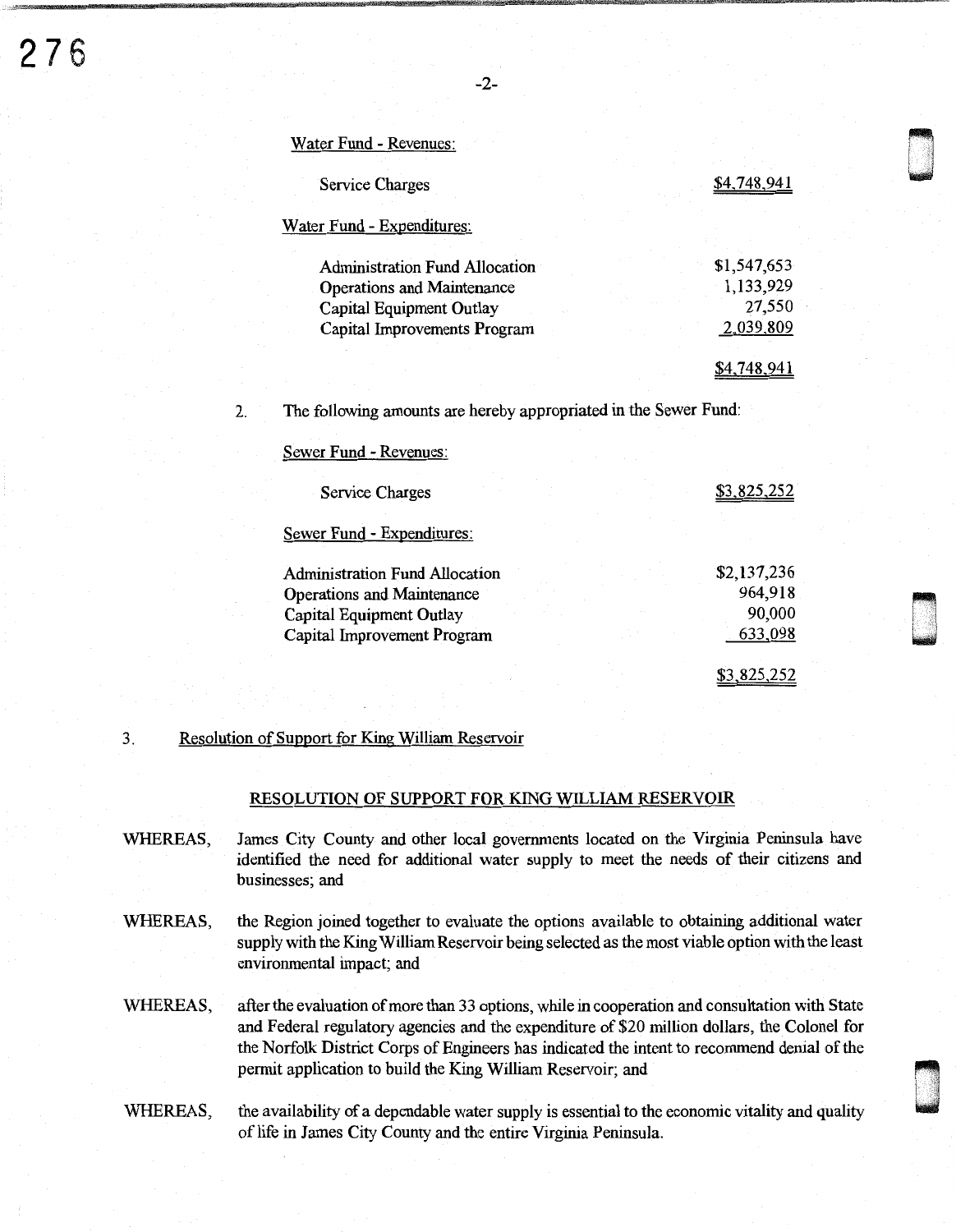- NOW, THEREFORE, BE IT RESOLVED that the Board of Directors of the James City Service Authority, James City County, Virginia, hereby goes on record in support of the King William Reservoir and requests that the U.S. Corps of Engineers approve the required permit to build this vital water supply resource.
- 4. Bid Award- Lift Station 2-7 Rehabilitation

# RESOLUTION

## BID AWARD -LIFT STATION 2-7 REHABILITATION

- WHEREAS, the plans and specifications for the rehabilitation of Lift Station 2-7 have been publicly advertised and competitively bid with five firms submitting bids, ranging from \$323,000 - \$457,774; and
- WHEREAS, WACO, Inc., submitted the lowest responsive bid and has been determined capable of completing the project.
- NOW, THEREFORE, BE IT RESOLVED that the Board of Directors of the James City Service Authority, James City County, Virginia, hereby awards the Lift Station 2-7 Rehabilitation project to WACO, Inc., in the amount of \$323,000.
- 5. Bid Award -Tewning Road Parking Lot Expansion

# RESOLUTION

## BID AWARD - TEWNING ROAD PARKING LOT EXPANSION

- WHEREAS, the plans and specifications to make general site improvements for the JCSA Operations Center, including the installation of an 80-space parking lot, were advertised for competitive bids and publicly opened; and
- WHEREAS, eleven firms submitted bids with Toano Contractors, Inc. submitting the lowest responsive bid of \$193,712.72.
- NOW, THEREFORE, BE IT RESOLVED that the Board of Directors of the James City Service Authority, James City County, Virginia, hereby awards the Tewning Road Parking Lot Expansion improvements to Toano Contractors, Inc., in the amount of \$193,712.72.

### C. PUBLIC HEARING

### 1. Property Exchange with James City County

Mr. Foster stated that James City County owns an 18.64-acre parcel of property at 3123 Ironbound Road that the County has no use planned for the property and the James City Service Authority (JCSA) owns a 13 .103-acre parcel of property at the James City/Williamsburg Community Center that the JCSA has no use planned for the property.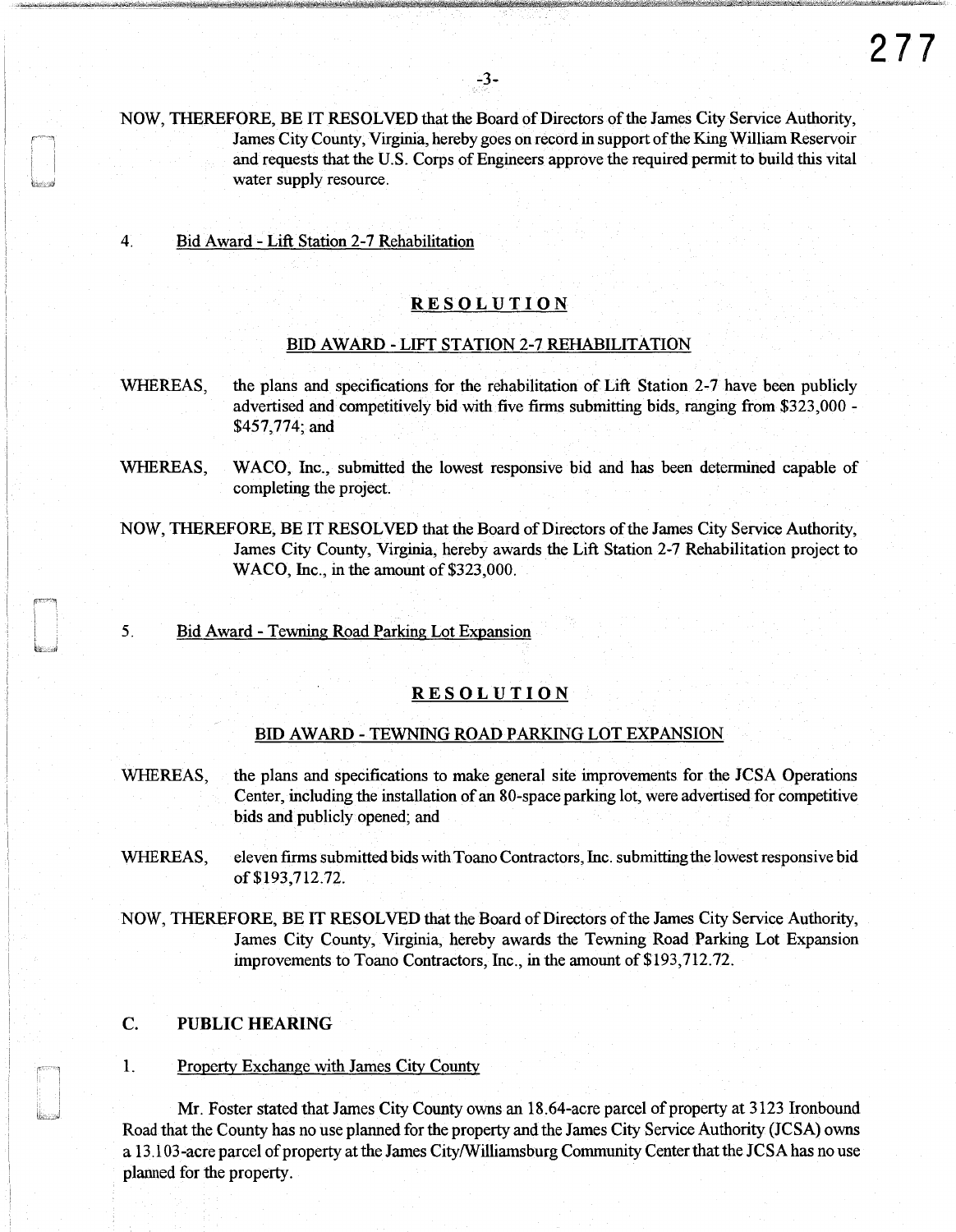JCSA is interested in acquiring the County's 18.64-acre parcel to locate a Brackish Groundwater Treatment Facility to help meet the County's long-term water needs. The County is interested in acquiring I I -acres of JCSA' s 13 .103-acre parcel to complement the Community Center facilities and build a skate park on a portion of the parcel.

u ''<br>u ''' '

**n** u

w 'n de gewone gewone gewone gewone gewone gewone gewone gewone gewone gewone gewone gewone gewone gewone gewo<br>Gewone gewone gewone gewone gewone gewone gewone gewone gewone gewone gewone gewone gewone gewone gewone gewon<br>

The County's Real Estate Assessment Office has appraised the property and determined that the two parcels are of equal value.

Staff recommends the Board invite public comment on the exchange of property following which the Board approve the resolution authorizing the property exchange.

Mr. Harrison opened the public hearing.

As no one wished to speak, Mr. Harrison closed the public hearing.

The Board and staff held a brief discussion regarding the assessed value of the parcels and uses of the land after the exchange.

Mr. Nervitt made a motion to adopt the resolution.

The motion passed by an unanimous voice vote.

## **RESOLUTION**

#### PROPERTY EXCHANGE WITH

### JAMES CITY COUNTY

- WHEREAS, James City County currently owns an I8.64-acre parcel at 3 I23 Ironbound Road, behind the Clara Byrd Baker Elementary School, and shown as Parcel No. (46-2)(1-34) on the James City County Real Estate Tax Map; and
- WHEREAS, the James City Service Authority (JCSA) currently owns a 13.103-acre parcel at 523I Longhill Road, adjacent to the James City-Williamsburg Community Center, and shown as Parcel No. (38-2)(I-2) on the James City County Real Estate Tax Map; and
- WHEREAS, the County believes that the property currently owned by the JCSA could enhance the recreational offerings of the Community Center; and
- WHEREAS, the JCSA desires to construct a Brackish Groundwater Treatment Facility on the parcel currently owned by the County; and
- WHEREAS, it is to be the mutual benefit of both the County and the JCSA to exchange these properties.

NOW, THEREFORE, BE IT RESOLVED that the Board of Supervisors of James City County, Virginia, authorizes and directs the County Administrator and the James City Service Authority General Manager to execute deeds and any other documents needed to exchange the above-referenced properties.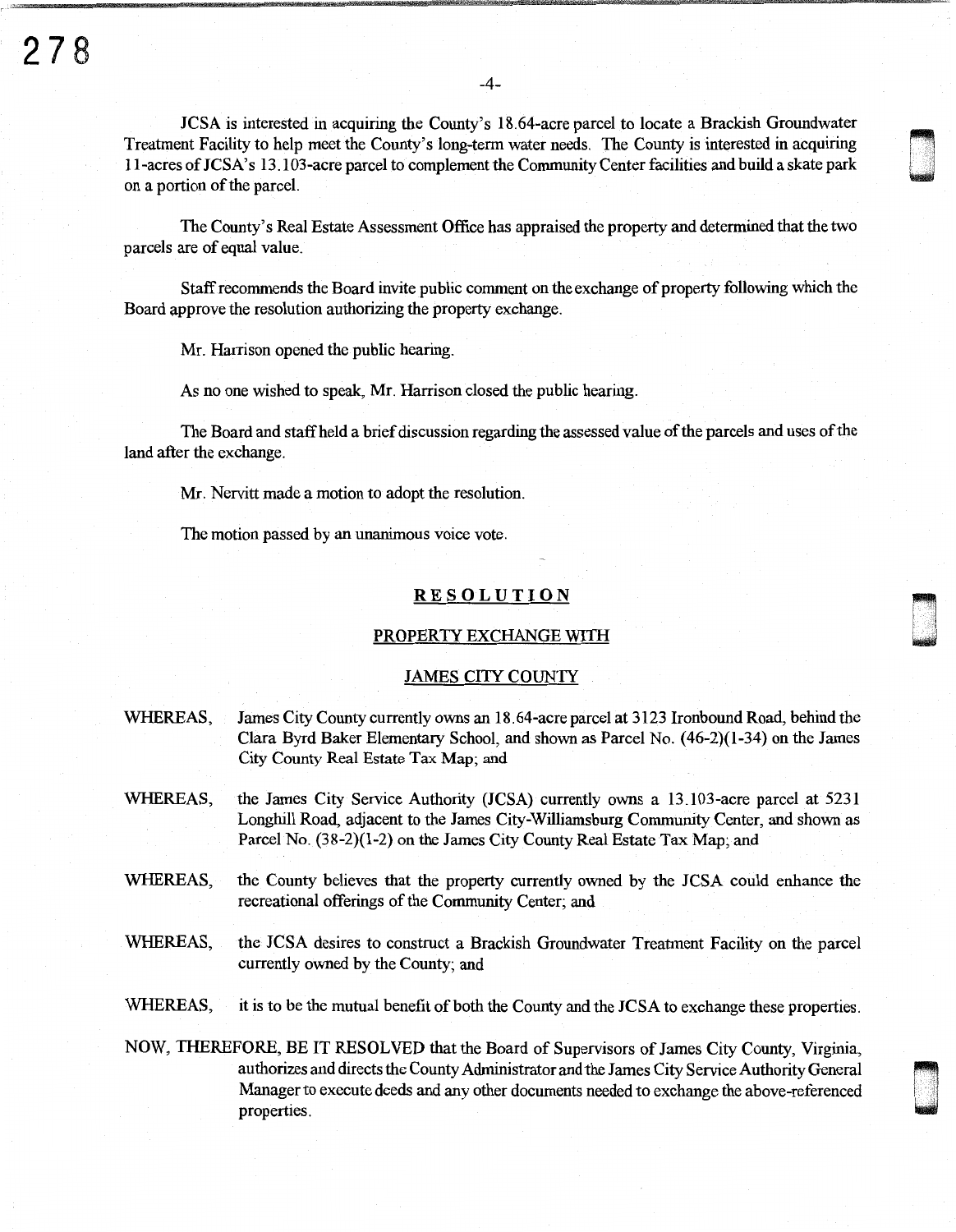### D. BOARD CONSIDERATION

#### 1. Changes to Regulations Governing Utility Service (Public Hearing was held on April 10, 2001)

-5-

Mr. Foster requested the Board authorize changes to the Regulations Governing Utility Service forthe 2002 fiscal year. The changes would include an increase in the annual grinder pump maintenance charge to \$145. 80, changes to the requirement for Hampton Roads Sanitation District (HRSD) for approval of sub-meter installations, and increase the Meter Test Deposit fees to cover the actual expenditures for this service.

The proposed changes would become effective July 1, 2001.

The Board and staff held a brief discussion on the costs involved in meter tests, and grinder pump service and the expected additions of grinder pumps by citizens.

Mr. Goodson made a motion to adopt the resolution.

The motion passed by an unanimous voice vote.

## RESOLUTION

### CHANGES TO REGULATIONS GOVERNING UTILITY SERVICE

WHEREAS, the Board of Directors of James City Service Authority has held a public hearing on certain proposed changes to the Regulations Governing Utility Service.

- NOW, THEREFORE, BE IT RESOLVED that the Board of Directors of the James City Service Authority, James City County, Virginia, hereby adopts changes set forth below to be effective for all bills mailed on or after July 1, 2001.
	- 1. Change the provision to Section 32, General Rate Policy and Rate Schedule, Paragraph B, 3(c), Page 32-5, that would change the annual grinder pump maintenance charge of \$124.20 to \$145.80.
	- 2. Change the provision to Section 32, General Rate Policy and Rate Schedule, Paragraph B, 5(a), Page 32-6, that would change the requirement for Hampton Roads Sanitation District (HRSD) to approve sub-meter installations to customer submitting sub-meter registration form.
	- 3. Change the provision to Section 32, General Rate Policy and Rate Schedule, Paragraph E, *5,* that would change the Meter Test Deposit fee as follows:

| Meter Size  | Old Deposit | New Deposit |
|-------------|-------------|-------------|
| $5/8" - 2"$ | \$15        | \$30        |
| 3" and over | \$65        | \$80        |

## E. BOARD REQUESTS AND DIRECTIVES

Mr. McGlennon requested staff follow-up on the clean up of a lot at James Terrace used as a staging area for construction.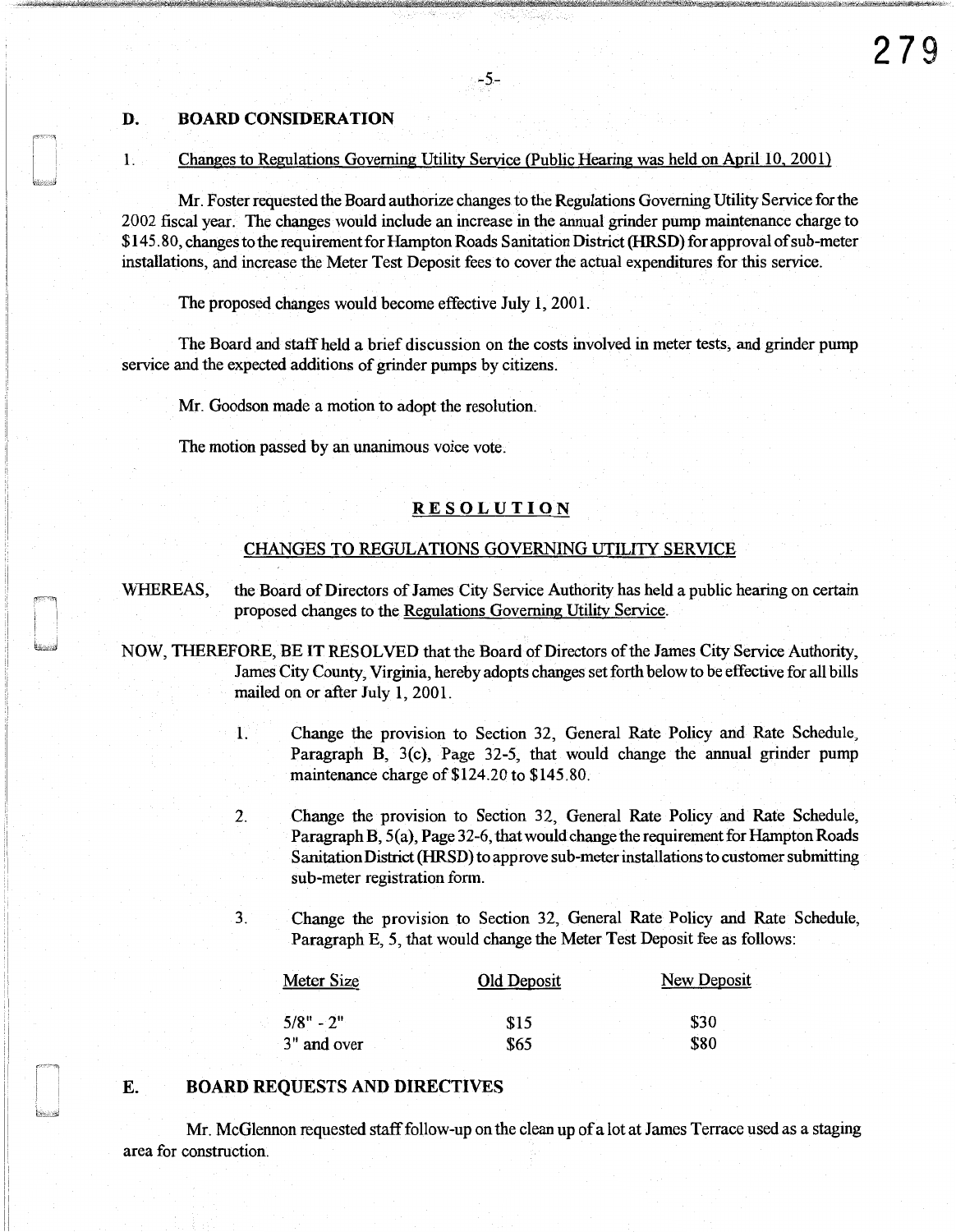Mr. Kennedy made a motion to adjourn.

The motion passed by an unanimous voice vote.

The Board adjourned at 8:46 p.m.

Charles د

D '

n u

Sanford B. Wanner Secretary to the Board

04240lbd.min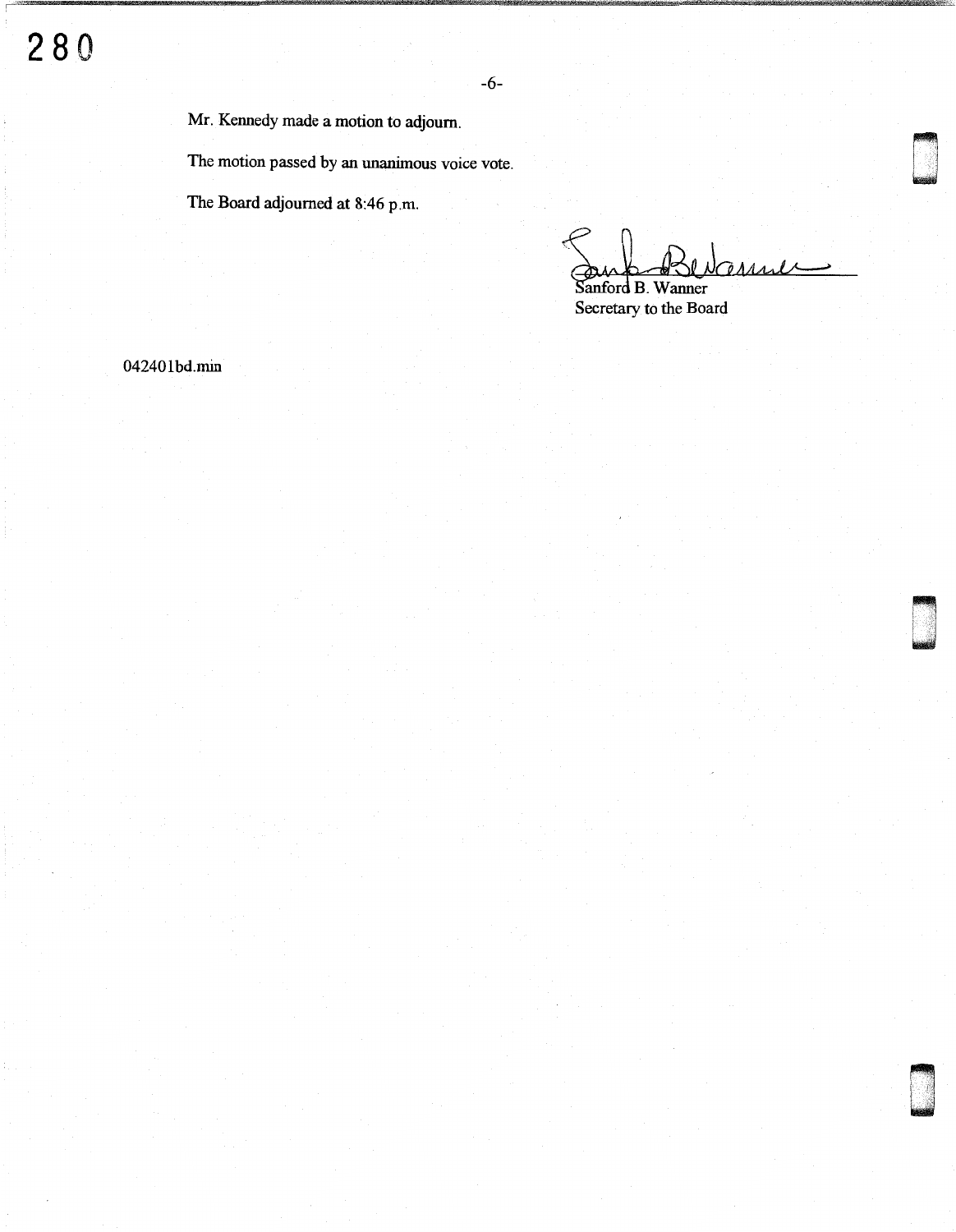# **SECTION 32. GENERAL RATE POLICY AND RATE SCHEDULE**

활용

- A. General rate policy. The determination of rates for the Authority is based upon three interrelated elements:
	- 1. Revenue requirements. Revenue requirements to ensure proper operation and maintenance, development and perpetuation of the system, legal requirements imposed by the Code of Virginia and by debt agreements, and maintenance of the Authority financial integrity.

Revenue requirements are generally defined under either a cash basis or a utility basis. EPA mandates a utility basis for a system constructed with grant funds and the major regulatory agencies endorse the utility basis for defining revenue requirements.

A brief visual comparison is shown below:

|                                      | Cash         | <b>Utility</b> |
|--------------------------------------|--------------|----------------|
| Revenue requirements defined         | basis        | basis          |
| Operations and maintenance           | $\mathbf{X}$ |                |
| Debt service - interest expense      |              |                |
| Debt service - payment of principal  |              |                |
| and reserves                         |              |                |
| Annual requirements for improvements |              |                |
| Return on investment                 |              |                |
| Depreciation                         |              |                |

The Authority endorses and uses the cash basis to define revenue requirements with improvements financed from commodity service charges and connection fees.

2. Allocation of costs to services provided. Water and wastewater systems are designed and built with several objectives and the associated costs should be allocated to these cost components, as follows:

## Water

Wastewater

Base costs for service Demand costs Customer costs Direct fire protection Future capacity Base costs for collection Base costs for treatment Demand costs Customer costs Future capacity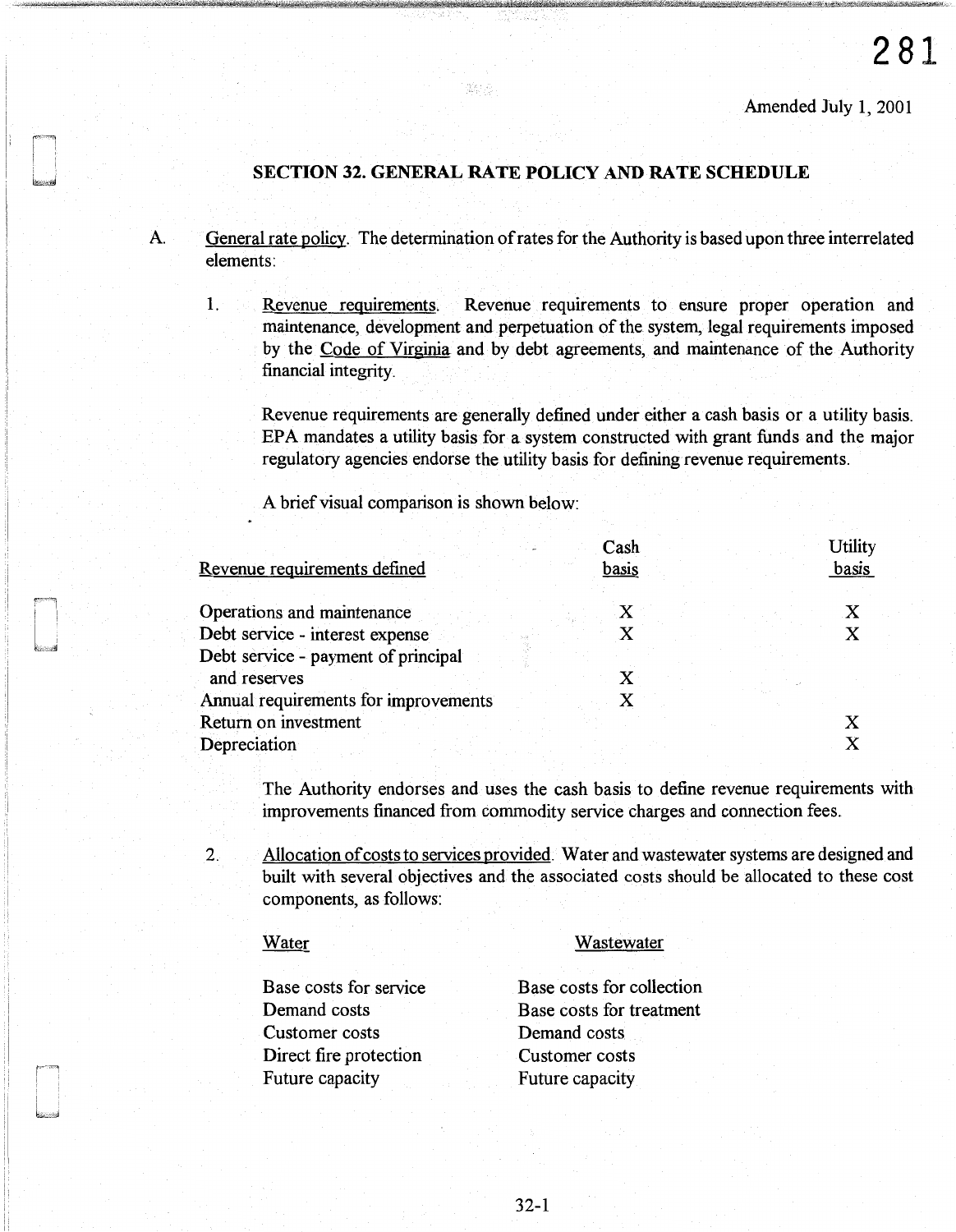Water and wastewater systems must have the capacity, and therefore generate costs, to provide basic services for average consumption. They must also be designed to meet customer demands for peak usage - seasonal, maximum day and maximum hour. There are certain costs that are also associated with customers, such as meter reading and billing, that are not associated with usage. Water systems also provide capacity (and incur costs) for fire protection.

If a system can be developed to isolate these costs and assess them based upon the parties benefitted, then the "cost of service" assignment of costs philosophy is best met. This procedure is identified as the Base-Extra Capacity Method. The Authority has adopted a goal of fully implementing the base-extra capacity method to associate charges with service.

This rate policy is a major step in pursuit of that goal and generally has included the following basic tenets:

- (a) Base costs will be assigned to the overall customer base and a separate charge will be assessed for customer costs. The base costs will be billed, whenever possible, on the basis of demand or usage, using water consumption as measured by a meter.
- (b) Costs of excess capacity shall be assessed against the entire customer base untu a satisfactory method can be developed to assess these costs to specific beneficiaries.
- ( c) The costs of future capacity for both water and wastewater, as well as the specific costs for fire protection have been financed in the past by contributions from the County. A specific identification of the costs and benefits associated with future capacity and fire service should better define and clarify the County's role in utility financing.
- 3. Distribution of costs to customer classes. In the past the Authority has allocated costs to various customer classes based upon an estimate of equivalent residential units with average service requirements. The rate revisions proposed attempt to eliminate estimates of usage and substitute actual usage for customer classes based upon metered consumption. These rates clearly attempt to establish service charges most directly in relationship to the cost of service. Customer classes are defined by meter size. This meter size determines the capacity for service and therefore reflects the customer's proportional estimated use. Actual use will be the basis for billing unless actual use cannot be measured. In that case, estimated use based upon equivalent residential units will be assessed.

Costs relating to unique uses of the system, such as separate fire connections and grinder<br>pumps, are proposed to be assessed separately to those customer classes who benefit.

The following are the rates and fees: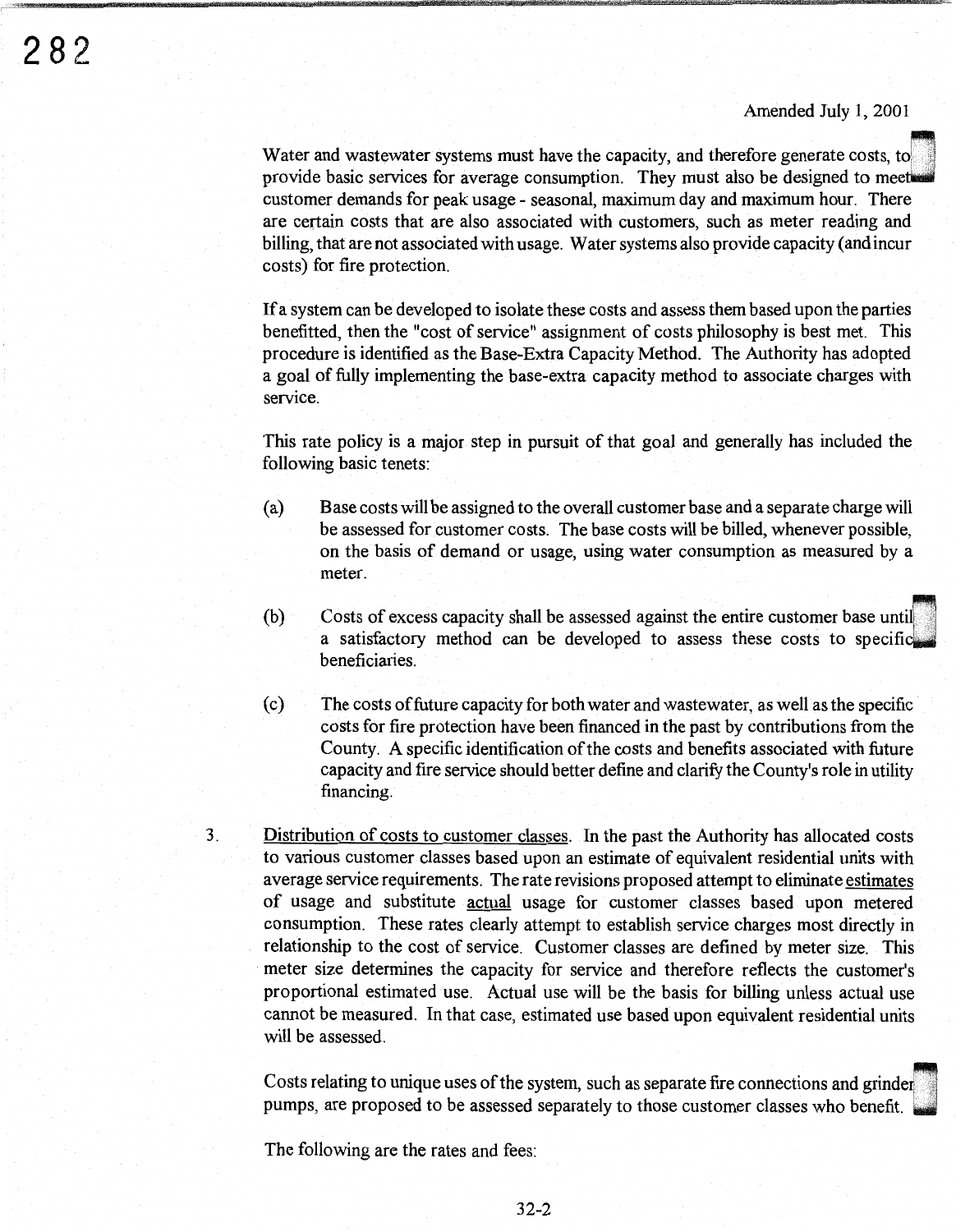# B. Wastewater charges.

- 1. System facilities charge. A system facility charge for wastewater collection service to be furnished through each new separate service connection which is to be made to a public sewer, regardless of who may have paid for the installation of the public sewer to which the connection is to be made, shall be paid by each applicant for service prior to the installation of service, as follows:
	- (a) Metered water service

Commercial, industrial, institutional, multifamily residential, and single-family residential:

| Meter size<br>(inches) | Charge |                               | (inches) | Meter size | Charge   |
|------------------------|--------|-------------------------------|----------|------------|----------|
| 5/8 Residential        |        | \$ 300 per Bathroom Fixture 3 |          |            | \$24,000 |
| 5/8 Nonresidential     | 2,500  |                               |          |            | 37,500   |
| 3/4                    | 3,500  |                               |          |            | 75,000   |
|                        | 4,000  |                               |          |            |          |
| $1 - 1/2$              | 7,500  |                               |          |            |          |
|                        | 12,000 |                               |          |            |          |

## (b) Non-metered water service;

Where water is provided by an unmetered source, the following estimated charges shall be assessed:

| Unit     |       | Charge               |
|----------|-------|----------------------|
| Each     | \$300 | per Bathroom fixture |
|          |       |                      |
| Each     | 1,000 |                      |
|          |       |                      |
| Each lot | 1,000 |                      |
|          |       |                      |
| Each     | 300   | per Bathroom fixture |
| Student  | 80    |                      |
| Student  | 50    |                      |
| Room     | 650   |                      |
|          | 2,500 |                      |
| Msf      | 300   |                      |
|          | 1,200 |                      |
| Msf      | 100   |                      |
|          |       |                      |
| Each     | 1,200 |                      |
|          |       | 1,200                |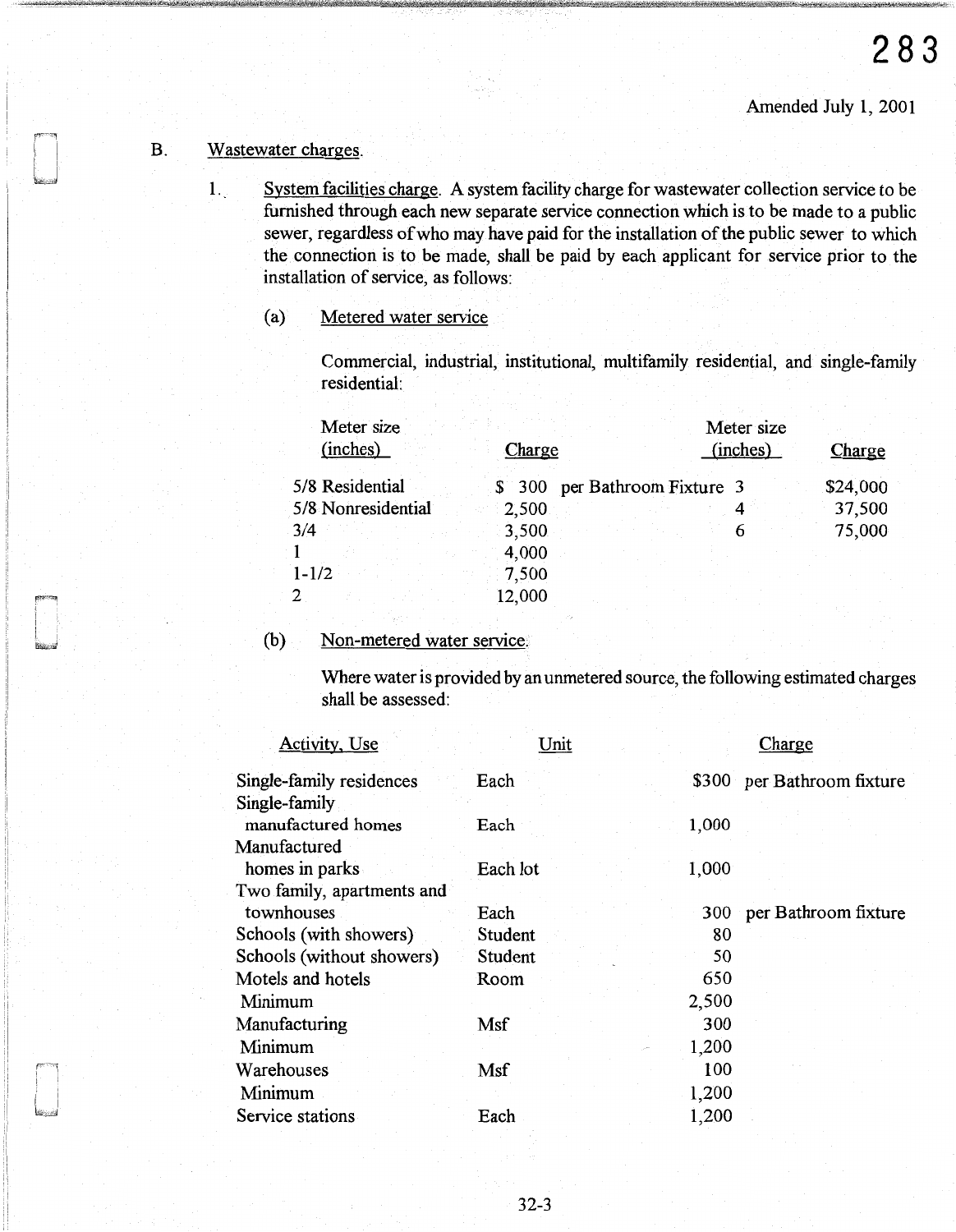D '

| Camping facilities | Each space       | 500   |  |
|--------------------|------------------|-------|--|
| Minimum            |                  | 1,200 |  |
| Restaurants        | Seat             | 20    |  |
| Minimum            |                  | 1,200 |  |
| Commercial         | Msf              | N/A   |  |
| Minimum            |                  | 1,500 |  |
| First              | 30,000 sq. $ft.$ | 500   |  |
| Next               | $10,000$ sq. ft. | 450   |  |
| Next               | $10,000$ sq. ft. | 400   |  |
| Over               | $50,000$ sq. ft. | 350   |  |
|                    |                  |       |  |

rem r j ff !fflm N"i! f WW t

The purpose of this charge is to defray in part the cost of providing force mains, pump stations, transmission mains, booster pumps, and other system facilities. The charge shall be paid prior to the issuance of a plumbing permit from Code Compliance.

2. Local facilities charge. A local facilities charge of \$1,050 for each separate connection to public sewer shall be paid by each applicant who desires to secure wastewater service therefrom, which charge shall be paid prior to the approval of the application for service; provided, however, in any instance where satisfactory evidence shows that an applicant has paid the cost of installation of the local facility to which the connection is to be made, either by installing the local facility at his expense and then conveying the same to the Authority (or its predecessors) or by reimbursing the Authority (or its predecessors) for the cost of such local facilities, the local facilities charge shall be waived. Additionally when the Authority did not install or have a rebate agreement, the local facilities charge shall also be waived.

In situations where a new wastewater system has been installed by the Authority and whereas any applicant adjacent to this new system that has an existing septic system desires to secure wastewater service therefrom, the local facilities charge shall be waived for a period of 12 months from the completion date of the new wastewater system installation.

The purpose of this charge is to defray in part the cost of installing collection mains which are necessary to provide wastewater collection service to abutting properties and which have been provided at the expense of the Authority or persons, firms or corporations other than the applicant. The charge shall be paid prior to the issuance of a plumbing permit from Code Compliance.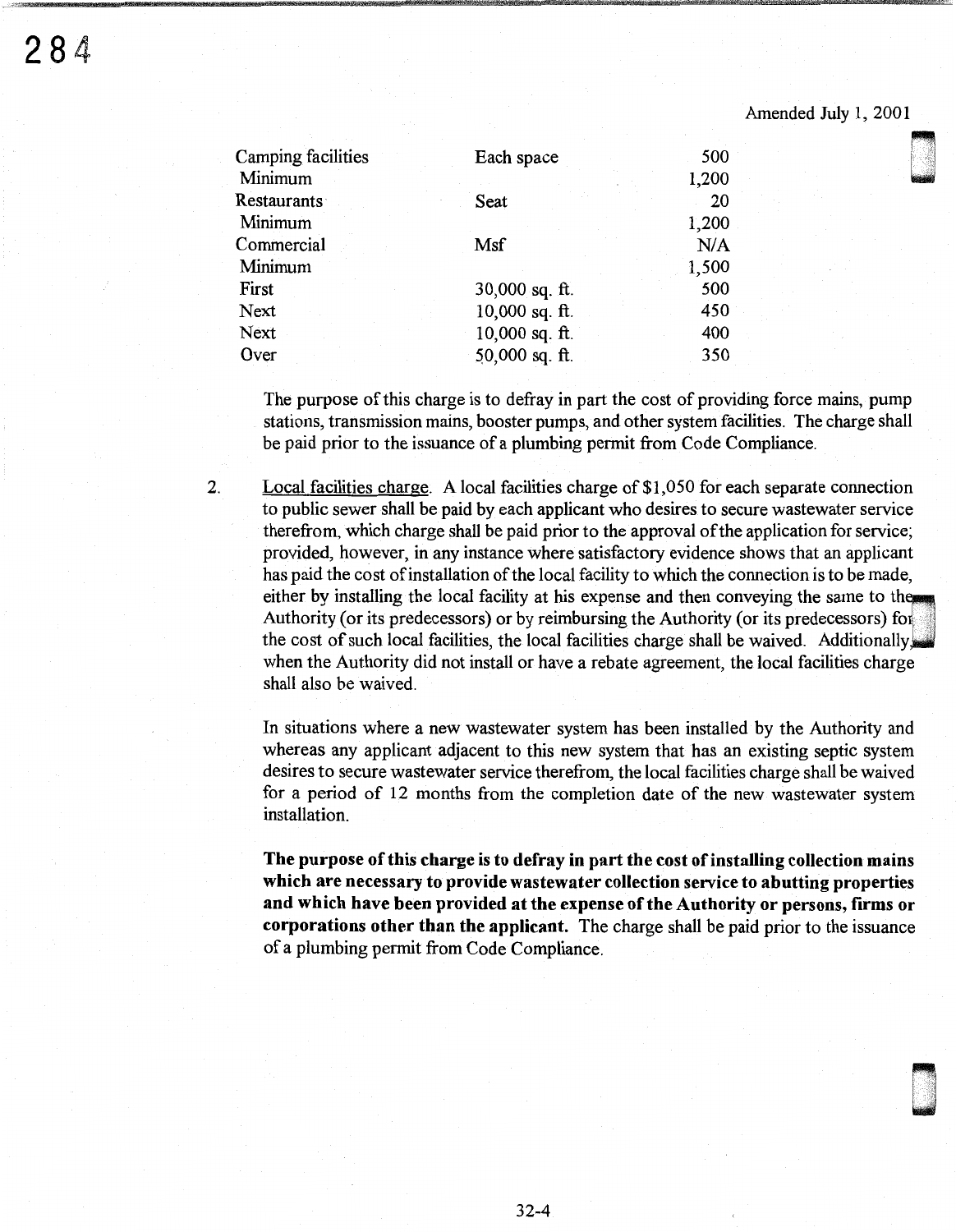## 3. Grinder Pump Installation and Maintenance Charge.

- (a) Any applicant for a sewer connection requiring a residential grinder pump may purchase the grinder pump (that meets Authority Standards and Specifications) plus ancillary parts from the Authority at cost if the grinder pump is necessary to replace an existing septic system. In addition, if the connection to the public sewer system is replacing a septic system, the applicant is eligible for the deferred payment plan discussed in Paragraph G, Section 2.
- (b) The Authority may, at the applicant request, install the residential grinder pump for the cost of materials as stated above plus labor and equipment costs. These costs are in addition to the normal Sewer System Facilities Charge if required. Grinder pumps will normally be installed within the existing right-of-way where the force main is located. If the topography dictates that the grinder pump be located within the applicants property then the Authority will prepare the necessary plat and easement for the applicant to execute to permit installation of the grinder pump on the applicants property.
- (c) A annual grinder pump maintenance charge of \$145.80 shall be paid for each separate connection to a grinder pump when the operation and maintenance of said residential grinder pump is the responsibility of the Authority. The payment for this charge will be prorated in equal amounts in the customers utility service charge billing. The Authority shall not maintain nonresidential grinder pumps or other commercial pump stations unless such utility maintenance is deemed by the Authority to be in the interest of the public health or is necessary to protect the integrity of the system, or such facility is located within a designated Reservoir Protection Zone.
- 4. Service connection charge. A service connection charge shall be paid by each applicant for each new service connection prior to the approval of the application therefor, as follows:

Service installed by: Charge Developer, applicant \$10 per connection inspection fee

Authority Actual cost times 1.25, including overhead

The purpose of this charge is to defray the cost of installation or inspection of a service connection from the public sewer main in the street to the curb or property line.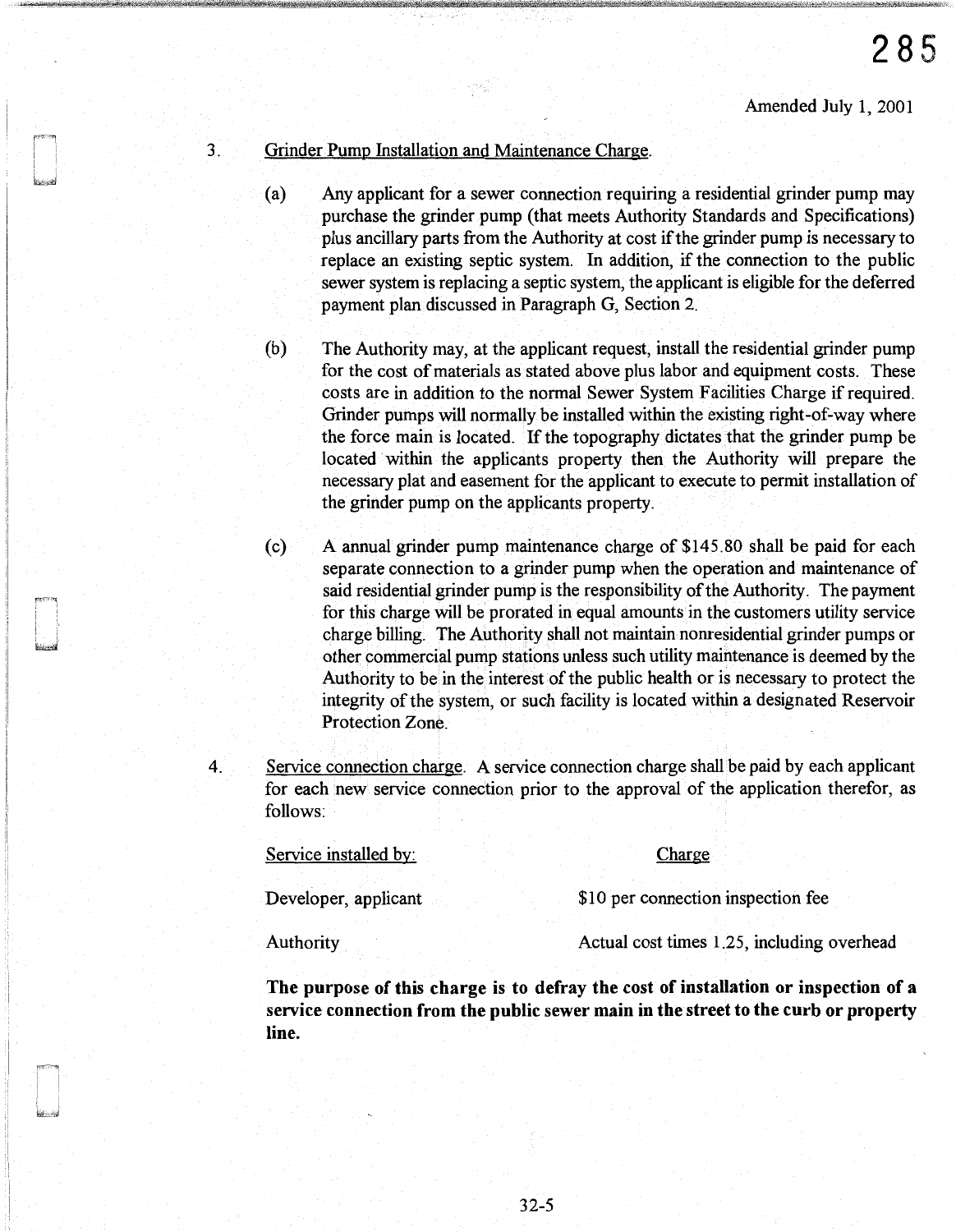The service connection charge shall be waived provided the applicant has paid a local facilities charge and the sewer service line is not greater than 6 inches in diameter for a gravity main or 2 inches in diameter for a force main. In the event that the service connection charge is not waived, the local facilities charge will be applied against the service connection charge.

5. Retail service rates. The wastewater service charge shall be based on usage from a metered water source where available. For wastewater service on an unmetered water source a meter size equivalent shall be used, based upon an estimated charge.

### (a) Metered water source.

Charge for all collection and treatment of wastewater

| lume                                   | Collection |  |
|----------------------------------------|------------|--|
| Per 1,000 gallons of<br>water consumed | \$2.30     |  |
| Per 100 cubic feet of                  |            |  |
| water consumed                         | \$1.72     |  |

Metered water usage shall be reduced by a metered reading from a landscaping meter or similar device if the landscaping meter or device is registered with the Authority.

A copy of the deduction meter reading must be received by the Authority 20 days prior to the end of each billing period. Regardless of the length of time, sub-meter reading adjustments will only be allowed up to the consumption in the current billing period.

## (b) Unmetered water source.

Where no meter exists or where meter readings are not made available by the water supplier to the Authority, then the following estimated charges shall be assessed:

| Activity, use                     | Unit     | Collection |  |
|-----------------------------------|----------|------------|--|
| Single-family residences          | Each     | \$42.00    |  |
| Single-family mobile homes        | Each     | 42.00      |  |
| Mobile homes in parks             | Each lot | 37.25      |  |
| Duplex, apartments and townhouses | Each     | 37.25      |  |
| Schools (with showers)            | Student  | 4.25       |  |
| Schools (without showers)         | Student  | 2.65       |  |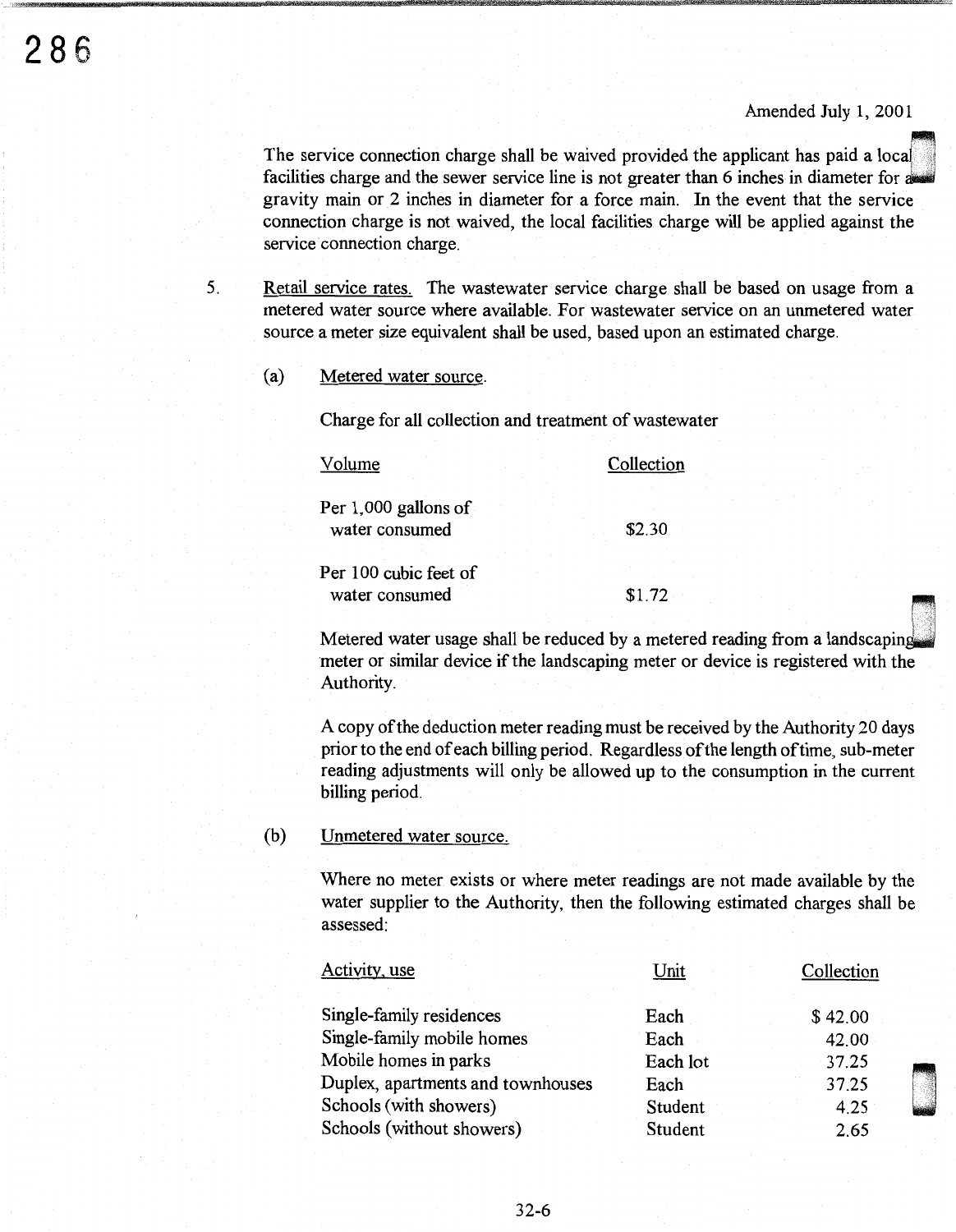| Motels and hotels  | Room          | 18.55  |
|--------------------|---------------|--------|
| Minimum            |               | 186.70 |
| Manufacturing      | Msf           | 11.10  |
| Minimum            |               | 55.85  |
| Warehouses         | Msf           | 7.45   |
| Minimum            |               | 46.50  |
| Service stations   | Each          | 49.95  |
| Camping facilities | Each space    | 16.25  |
| Minimum            |               | 64.25  |
| <b>Restaurants</b> | Seat          | 4.95   |
| <b>Minimum</b>     |               | 55.85  |
| Commercial         | Msf           | 18.55  |
| Minimum            | 1,000 Sq. Ft. | 55.85  |
| Churches           | Each          | 40.65  |
| Swimming pools     | Sfe           | 40.65  |
| Laundromats        | Sfe           | 40.65  |
|                    |               |        |

승리 남은

Others to be established when needed.

The purpose of the retail service charge is to defray all other costs of providing wastewater collection for domestic, commercial and industrial uses including replacement, renewals, extensions; and repayment of money borrowed to acquire or construct the wastewater collection and transmission system.

# C. Water charges.

1. System facilities charge. A system facilities charge for water service to be furnished through each new separate service connection which is to be made to a public water main, regardless of who may have paid for the installation of the public water main to which the connection is to be made, shall be paid by each applicant for service prior to the installation of the water service connection, as follows:

Commercial, industrial, institutional, multifamily residential and single-family residential:

| Meter size<br>(inches) | Charge |                        | Meter size<br>(inches) | Charge   |
|------------------------|--------|------------------------|------------------------|----------|
| 5/8 Residential        | 300    | per Bathroom fixture 3 |                        | \$24,000 |
| 5/8 Nonresidential     | 2,500  |                        | 4                      | 37,500   |
| 3/4                    | 3,500  |                        | 6                      | 75,000   |
|                        | 4,000  |                        |                        |          |
| $1 - 1/2$              | 7,500  |                        |                        |          |
| 2                      | 12,000 |                        |                        |          |
|                        |        |                        |                        |          |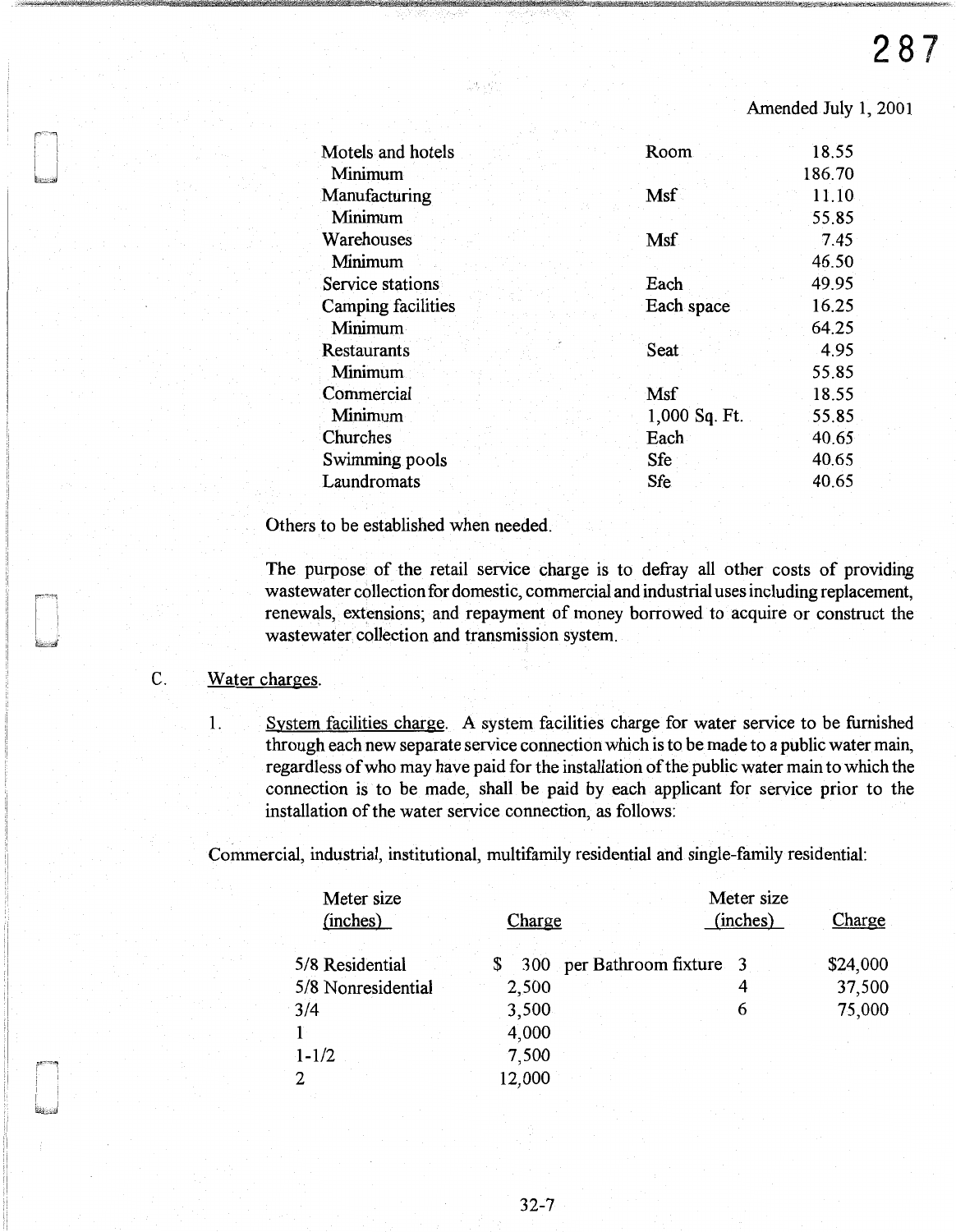The purpose of this charge is to defray in part the cost of providing major supply.<br>**transmission main, booster pumping and distribution storage facilities.** The charge shall be paid prior to the issuance of a plumbing permit from Code Compliance.

2. Local facilities charge. A local facilities charge of \$1,3 00. 00 for each separate connection to an existing water main shall be paid by each applicant who desires to secure water service therefrom, which charge shall be paid prior to the approval of the application for service; provided, however, in any instance where satisfactory evidence shows that an applicant for a connection has paid the cost ofinstallation of the local facility to which the connection is to be made, either by installing the local facility at his expense and then conveying the same to the Authority (or its predecessors) or by reimbursing the Authority (or its predecessors) for the cost of such local facility, the local facilities charge shall be waived. Additionally, where the Authority did not install or have a rebate agreement, the local facilities charge shall also be waived.

The purpose of this charge is to defray in part the cost of installing mains, valves and fire hydrants which are necessary to provide water service to abutting properties and which have been provided at the expense of the Authority or persons, firms or corporations other than the applicant. The charge shall be paid prior to the issuance of a plumbing permit from Code Compliance.

3. Service connection charge. A service connection charge shall be paid by each applicant for each new service connection and meter installation prior to the approval of the application, as follows:

| Installation of connection by | Charge                        |
|-------------------------------|-------------------------------|
|                               |                               |
| Developer, applicant          | \$10 per meter inspection fee |

Authority **Authority** Actual cost times 1.25, including overhead

**The purpose of this charge is to defray the cost of installation or inspection of a service connection from the water main in the street to the curb or property line and the installation of a meter either at the curb or property line or within the premises.** 

The service connection charge shall be waived provided the applicant has paid a local facilities charge and the water service line is not greater than 2 inches in diameter. In the event that the service connection charge is not waived, the local facilities charge will be applied against the service connection charge.

4. Retail service charge. Water service shall be based upon a commodity charge for all consumption, as follows: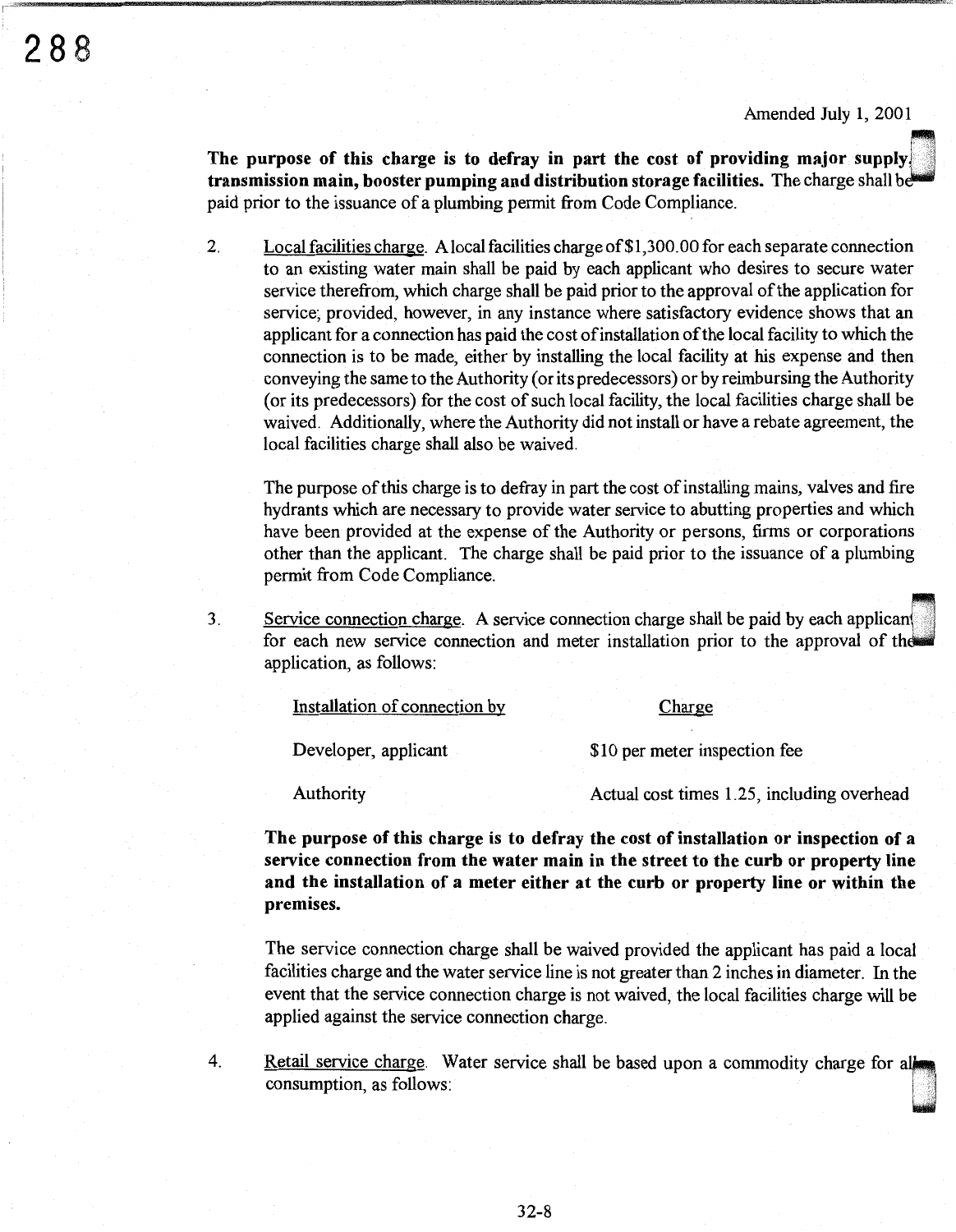| Residential:       | Volume                                                      | Charge                                                     |
|--------------------|-------------------------------------------------------------|------------------------------------------------------------|
| <b>First Block</b> | Less than 15,000 gallons per Quarter                        | \$2.30 per $1,000$ gallons<br>$$1.72$ per 100 cubic feet)  |
| Second Block       | The next 10,000 gallons up to<br>25,000 gallons per Quarter | \$2.60 per $1,000$ gallons<br>$$1.945$ per 100 cubic feet) |
| Third Block        | More than 25,000 gallons per Quarter                        | \$6.00 per 1,000 gallons<br>$(\$4.49$ per 100 cubic feet)  |
| Nonresidential:    | Volume                                                      | Charge                                                     |
|                    | Per 1,000 gallons                                           | \$2.60                                                     |
|                    | Per 100 cubic feet                                          | \$1.94                                                     |

The purpose of the retail service charge is to defray all costs of providing water service for domestic, commercial and industrial uses and for firefighting purposes, including repayment of moneys borrowed to acquire or construct the water system; operation and maintenance; and renewals, replacements and extensions.

- D. Exceptions to local, system facilities charges. The provisions of Section 29 above shall be observed when there is a conflict between Section 29 and the provisions of Sections 32 (B) and  $32$  (C) above.
- E. Billing and account charges. The following charges shall be assessed for any customer billed by the Authority.
	- 1. Account charge. An account charge of \$10. 00 (\$20. 00 if the meter is read) shall be paid by each applicant for continuing service, whether for a new account or for a transfer of account, for water and/or wastewater service.

The purpose of this charge is to defray the cost incurred in clerical and bookkeeping activities, the turning on of services and/or meter reading required for each new account or transfer of account.

2. Transaction charge for late payment. A transaction charge for late payment of 10% of the current bill balance due, shall be added to a bill in the event that the bill is not paid within thirty (30) days following the date thereof.

The purpose of this charge is to defray the cost associated with the rebilling of accounts not paid on a prompt basis.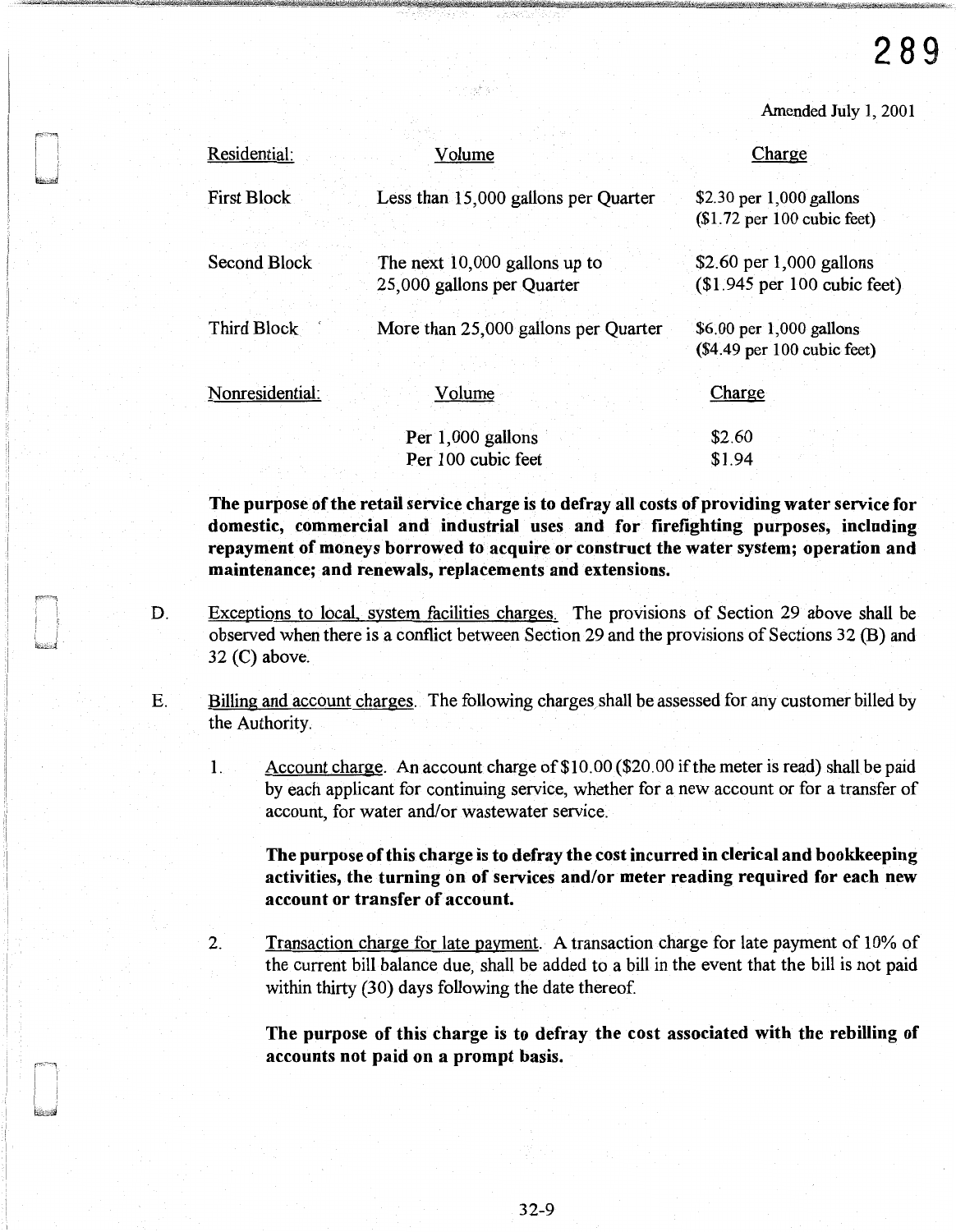- 3. Interest charge for late payments with a lien. An interest charge for late payment of 8 percent simple interest on the principal (delinquent amount) due, shall be added to any account when a lien has been placed upon real estate. Such lien on any real estate may be discharged by the payment to the Authority of the total lien amount, penalty, and the interest which has accrued to the date of the payment.
- 4. Restoration of service charge. Where service has been terminated on account of the nonpayment of any bill, a restoration of service charge of \$3 0. 00 (\$100. 00 for a single service wastewater customer not on metered water service) shall be paid before service is restored, except as defined in Section 17 (A)(2).

# The purpose of this charge is to defray the expenses of terminating and restoring service, including clerical and bookkeeping activities.

5. Meter test deposit. A test of a water meter shall be done at the request of a water customer upon payment of a meter test deposit as defined in Section 11. If the meter is found to be 3 percent or more fast then the deposit shall be refunded. Ifinoperable or 25 percent or more slow, the deposit shall be credited against a revised billing. The deposit shall be determined by meter size, as follows:

| Meter size  | Deposit |
|-------------|---------|
| $5/8" - 2"$ | \$30    |
| 3" and over | \$80    |

7.

8.

6. Fire hydrant charge. For customer-requested hydrants installed under the provisions of Section 21, there shall be an installation cost of actual cost plus an allowance of 25 percent for overhead. The applicant shall deposit with the Authority an estimated fee prepared by the Authority, subsequently adjusted at the completion of the installation with costs exceeding the estimate billed or, in case the estimate exceeds the cost, refunded to the applicant.

# The purpose of this charge is to assess to the user the cost of installing fire hydrants for the benefit of the applicant.

- Temporary water service charge. Under the provisions of Section 22, an applicant for temporary service shall pay, upon application, for the estimated costs of installing, replacing and removing the facilities which are required to furnish such services plus an allowance of25 percent for overhead. The applicant shall receive a refund if the estimate exceeds the actual. The applicant shall also pay service charges and all charges caused by a late payment or nonpayment. The applicant may also be required to post a deposit as described in Section 6.
- Fire connection detector check meter charge. Fire connection detector check meters shall be read and billed at least annually or on a more frequent basis, as determined by the Fire connection detector check meter charge. Fire connection detector check meters Authority. Rates governing normal water usage shall be assessed.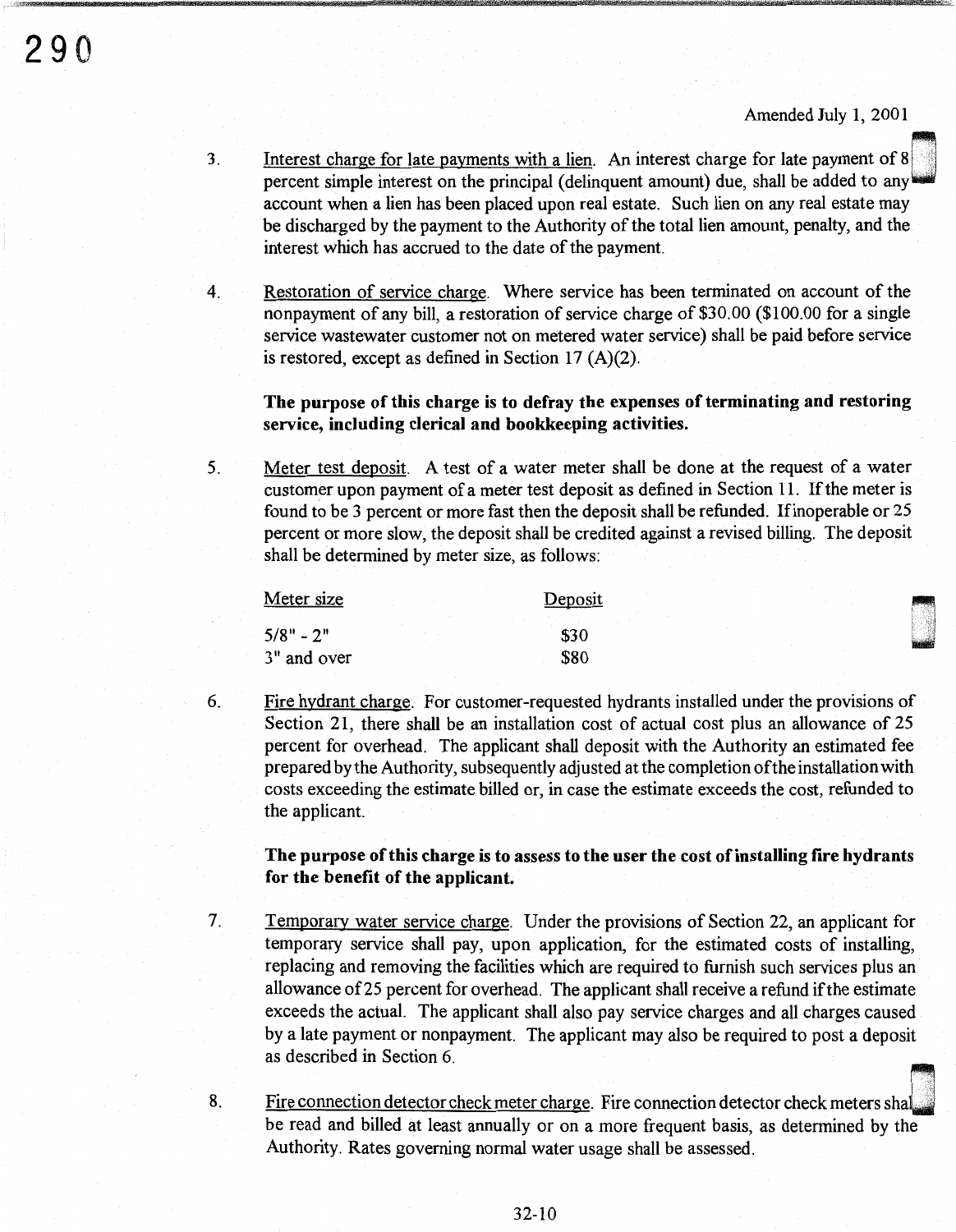station or well

Fire connection detector check meters monitor non-fire flow usage from a fire connection and there should be little or no water activity.

- F. Multiple charges bills. All charges and fees above are in addition to charges and fees assessed and owed to Newport News Waterworks, the Hampton Roads Sanitation District, or any other private or municipal utility.
- G. No free service. There shall be no utility service provided to any customer without the assessment of service charges.
- H. Plan Review Fee. The following charges shall be assessed for the appropriate plan. The purpose of this charge is to defray cost incurred for time used to provide engineer technical review.

| <b>Document</b>                            | Collection                                        |  |
|--------------------------------------------|---------------------------------------------------|--|
| <b>REZONINGS</b>                           |                                                   |  |
| 10 acres or less                           | \$50                                              |  |
| Greater than 10, but less than<br>50 acres | \$100                                             |  |
| Greater than 50 acres                      | \$150                                             |  |
| <b>SPECIAL USE PERMITS</b>                 |                                                   |  |
| Mobile Home                                | N/A                                               |  |
| Other                                      | \$50                                              |  |
| <b>SITE PLANS</b>                          |                                                   |  |
| Residential Structures (Multi-Family)      | \$50                                              |  |
| <b>Business or Shopping Center</b>         | \$50                                              |  |
| Amendment to an approved plan              | \$25                                              |  |
| <b>MASTER PLAN REVIEW</b>                  |                                                   |  |
| <b>Initial Review</b>                      | \$75                                              |  |
| Revision of plan                           | N/A                                               |  |
| <b>SUBDIVISION PLAN REVIEW</b>             |                                                   |  |
| <b>Plat Review</b>                         | \$25 per plat plus \$1 per lot over 15 lots.      |  |
| <b>Facility Review</b>                     | \$100 per wastewater pumping station<br>facility. |  |